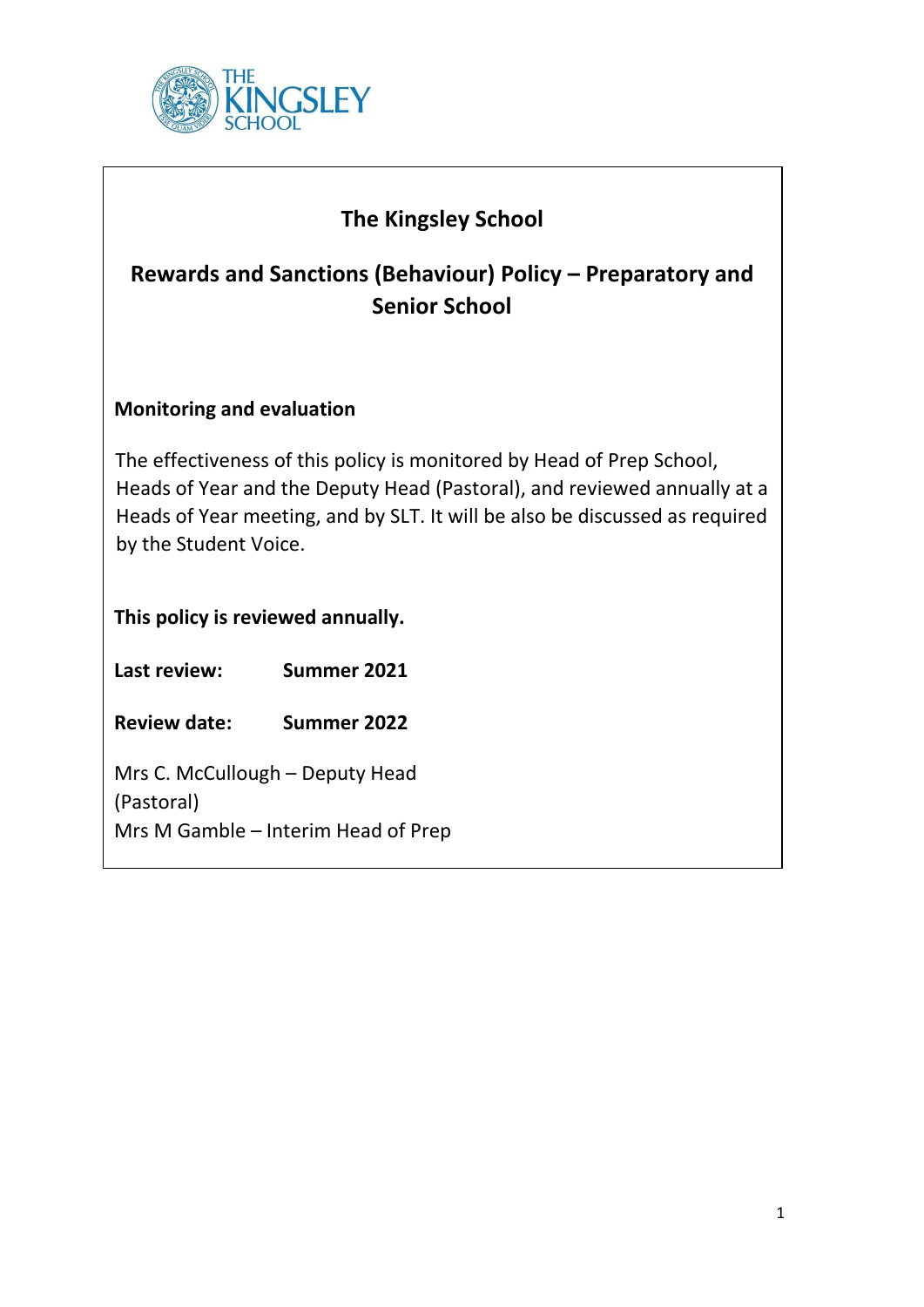

The Kingsley School sets high standards in all areas of school life: the Rewards and Sanctions (Behaviour) policy aims to ensure that all members of the school community feel safe and secure at school, and are able to work to the best of their ability.

The policy is closely linked to the aims of the school, in particular the aims:

- To encourage all students to fulfil their potential in all areas;
- To demonstrate a care and concern for students as individuals;
- To create an environment where the educational process is enjoyable and valued;
- To encourage all members of the school to respect and value the diversity of our culture and society;
- To encourage all members of the school to develop responsibility towards individuals, the community and the environment;
- To develop self-confidence;
- To promote and respect the mental and physical wellbeing of all staff and students
- To promote the welfare and security of staff and students.

### **Relationship to other policies**

This policy has significant links with the pastoral policies for all sections of the school.

- The Child Protection and Safeguarding policy
- the anti-bullying policy
- anti-cyber bullying policy
- the confiscation policy
- the drug policy
- the equal opportunities policy
- the WISF Expulsion, Removal and Review policy

## **Purposes of the Rewards and Sanctions (Behaviour) policy**

- To ensure that all staff, students and parents are aware of the aims and expectations of the school in terms of behaviour
- To encourage good orderly behaviour and self-respect, as well as respect for others and the environment, based on a recognition of rights and responsibilities agreed by the whole school community
- To provide consistent and effective support for staff and students
- To promote a positive attitude to learning and to provide a learning environment that is attractive and stimulating so that students are enabled to realise their potential
- To promote and respect the mental and physical wellbeing of all staff and students
- To promote a safe learning environment for staff and students
- To support students in achieving success and encourage patterns of good behaviour through a range of rewards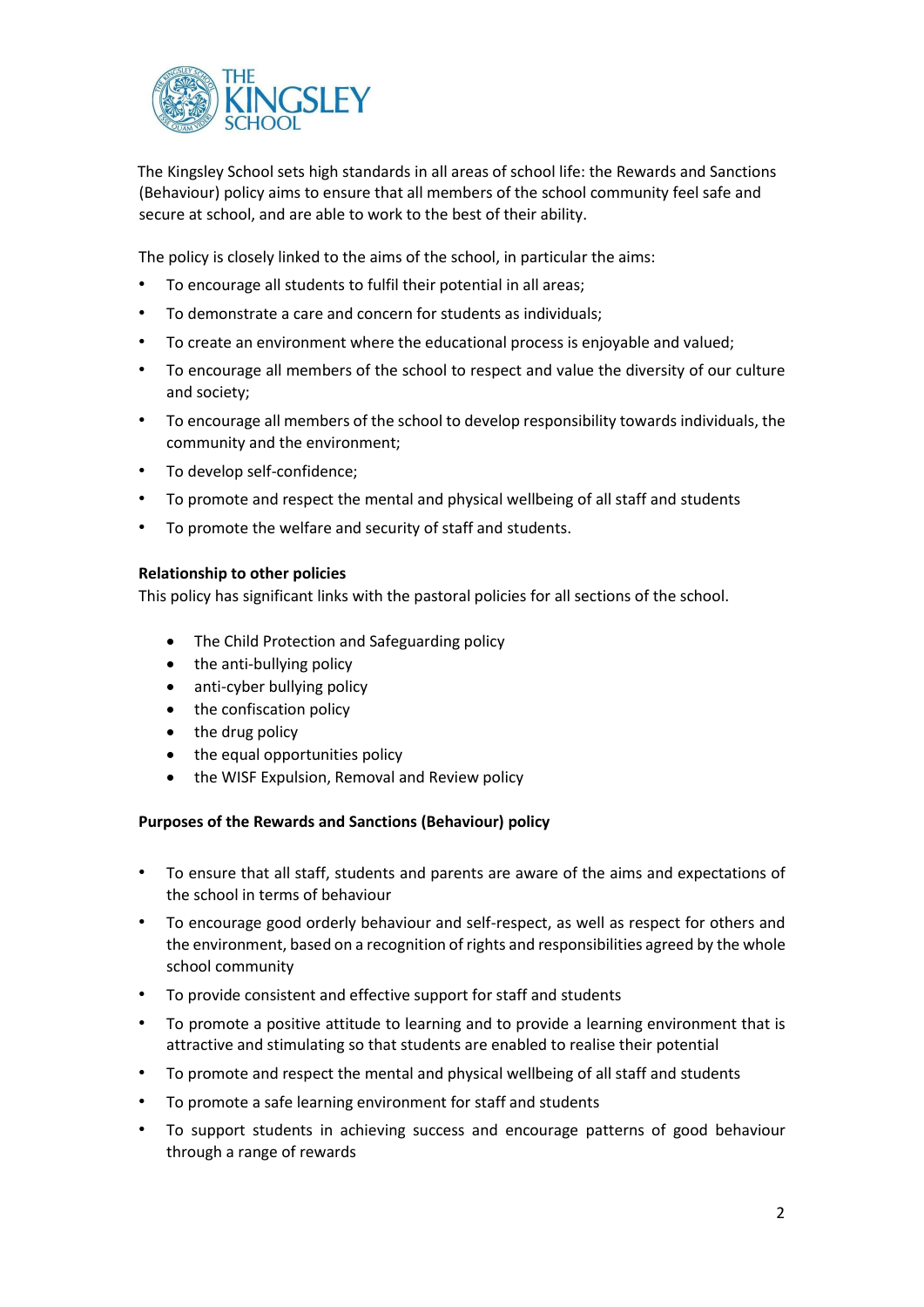

- To deal as promptly as possible with incidents of unacceptable behaviour with appropriate sanctions including incidents relating to COVID-19
- To ensure that all students are treated equally and fairly with regard to rewards and sanctions

## **Rights and Responsibilities**

All members of the school have rights which will be respected, and responsibilities which they must accept, as part of the process of learning and growing up at this school.

Students have the right to learn to the best of their ability  $1$ 

- To be treated equally and with respect
- To have healthy mental wellbeing
- To learn in a clean, safe and secure environment
- To have lessons start on time
- To have work marked in a timely manner

Students have the responsibility\*

- To learn and let others learn
- To treat others equally and with respect
- To respect the school and the property of others
- To get to lessons on time

 $\overline{a}$ 

• To have an enthusiastic attitude to learning

The school expects all students to adhere to the **code of conduct**:

It is expected that every student will:

- Treat everyone else and their property with respect
- Be sensitive to the needs of others
- Give of their best in every area of school life
- Take a pride in themselves, their achievements and the achievements of others
- Act responsibly and with self-discipline.
- Not affect the mental wellbeing of others in a negative way

<sup>&</sup>lt;sup>1</sup> \* These rights, responsibilities and expectations would apply also during Remote Home Learning situation. With the exception of punctuality to lessons (as this may not be possible due to families sharing ICT resources).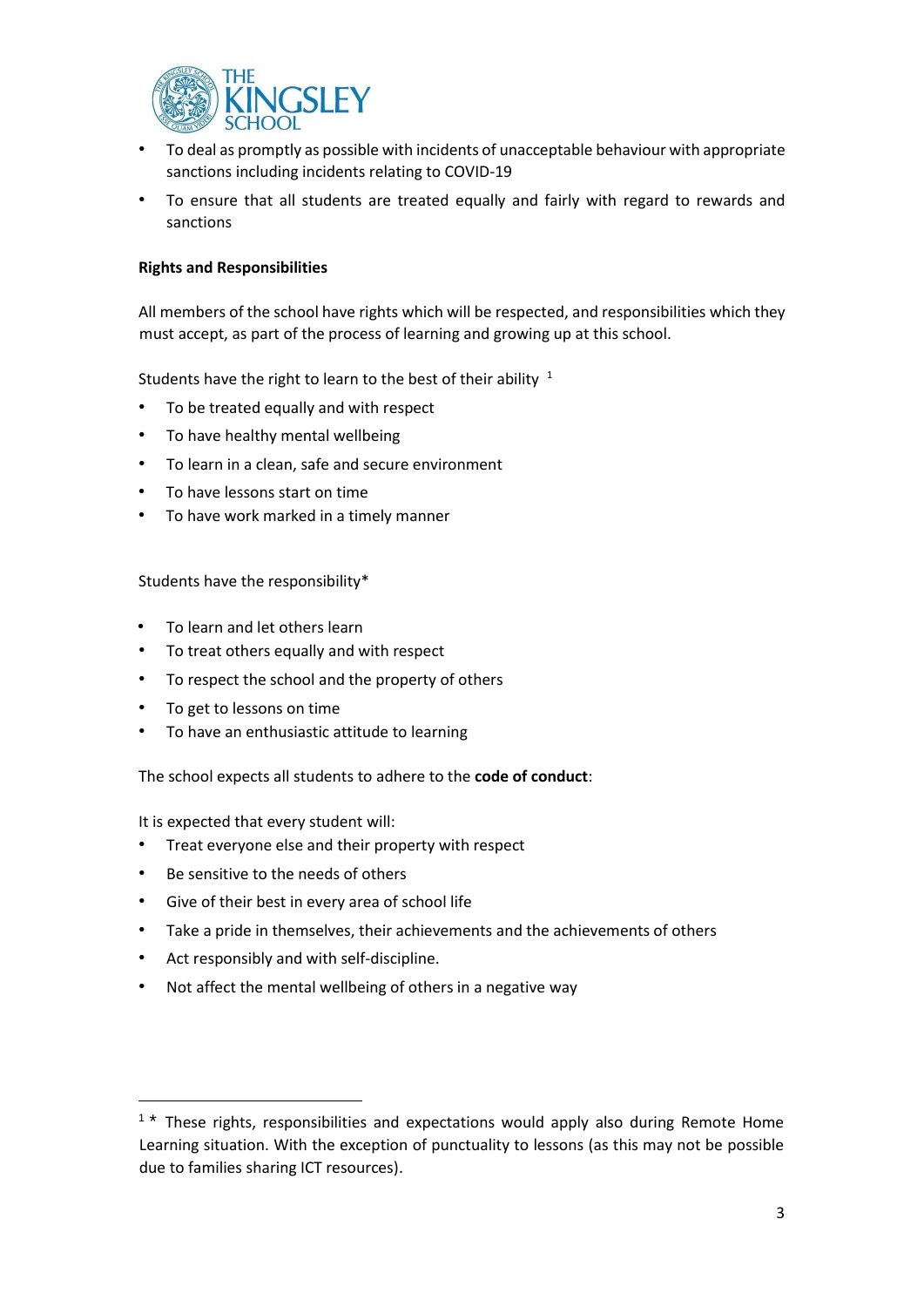

## **There are some rules which support and clarify the code of conduct.**

The school expects students\*

- To do as requested by all staff
- To have the correct books and equipment for all lessons
- To be on time for all lessons
- To settle to work quickly and to stay on task in lessons
- To listen to staff and other students when they are speaking in lessons, without interrupting
- Not to eat, chew, or drink anything other than water in lessons, or around school
- To move around school in an orderly way, showing courtesy to others
- Not to use language which offends others
- To wear the appropriate school uniform, or follow the dress code
- To respect and maintain the cleanliness of the school environment, including classrooms, shared spaces, the dining room and the garden.
- To complete homework promptly to the best of their ability
- To be supportive of Government expectations with regards to COVID-19

### **Rewards and Sanctions (Senior School)**

### **Rewards**

In order to promote positive behaviour, many different rewards for work, conduct and contribution to school life may be used. They should be used generously to reward normal expected behaviour, in terms of work, conduct and appearance, rather than outstanding good behaviour only. Rewards may include

- Verbal praise
- Written praise: this should be precise and specific
- Merits differentiated by category in ClassCharts
- End of term celebrations
- Stickers and subject certificates
- Year and form certificates and prizes
- Mention in year assemblies
- Mention in celebration assemblies, newsletters or on the website
- Showing work to; sharing good behaviour or celebrating success with the Head teacher
- Head teacher's commendations
- Letters home
- Prizes and mention at Speech Day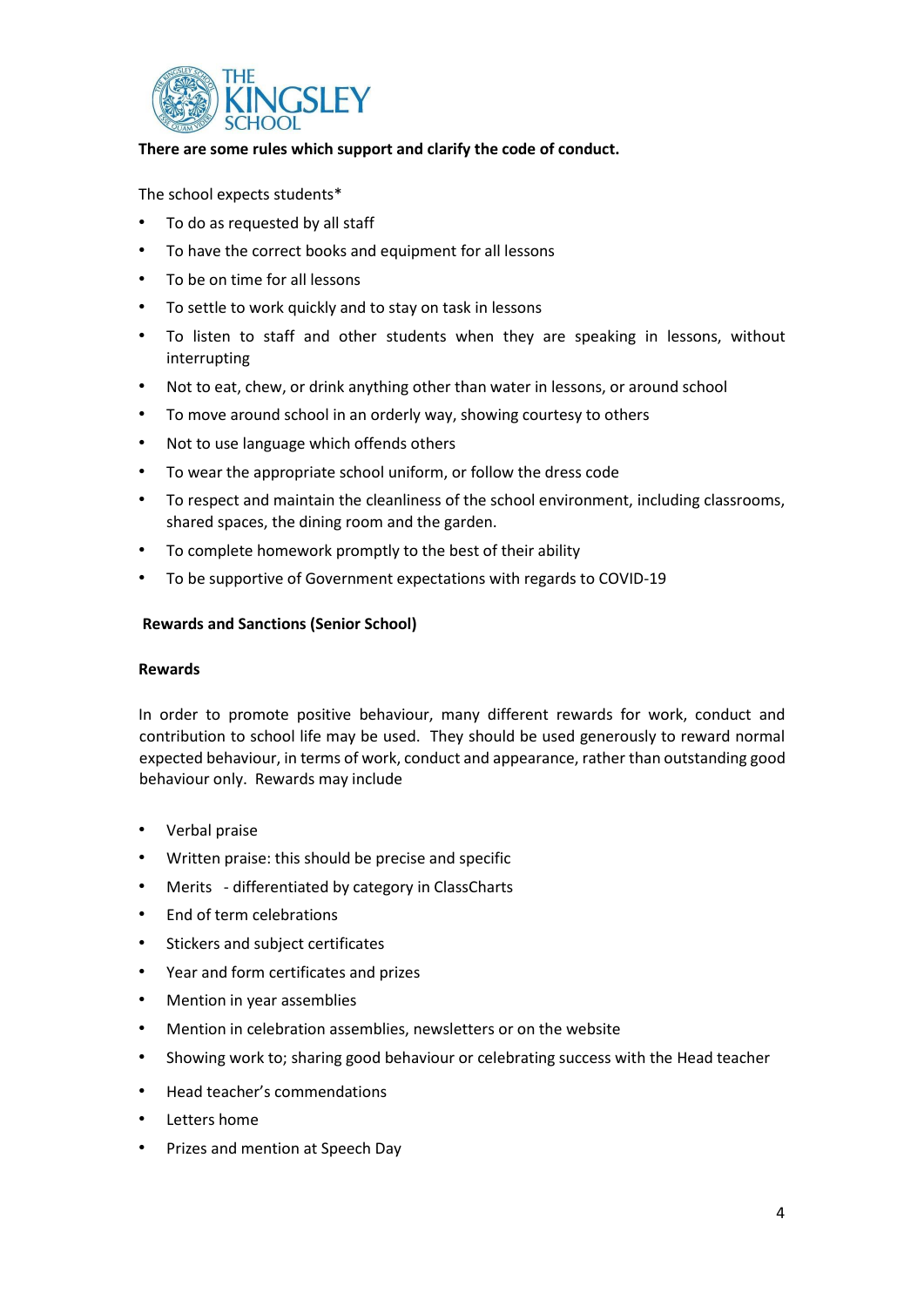

## **Rewards and Sanctions 2021/22**

- 1. Merit: 1 merit awarded
- 2. Consistently excellent behaviour is awarded weekly and monthly:

No S1s in a week = 1 merit awarded No S1s in a month = 3 merits awarded

3. REACH Merit: 3 merits awarded for outstanding kindness, attitude, work or commitment

- $\bullet$  Up
- Out
- $\bullet$  In
- Higher
- 4. Head teacher Commendation: 5 merits awarded

## **Sanctions for inappropriate behaviour**

# **Sanction 1 (S1)**

Formal Warning:

- Academic
- Punctuality
- Uniform
- Community
- Misuse of ICT/Social Media
- Health & Safety/Safeguarding

## **Sanction 2 (S2)**

Lunchtime detention 12.40 – 13.10 Head of Years/Head of Departments rota

## **Sanction 3 (S3)**

Afterschool detention Tuesday 16:10pm – 17:10pm Member of SLT rota

# **Sanction 4 (S4)**

Internal exclusion

## **Sanction 5 (S5)**

External exclusion

## **Sanction 6 (S6)**

Permanent exclusion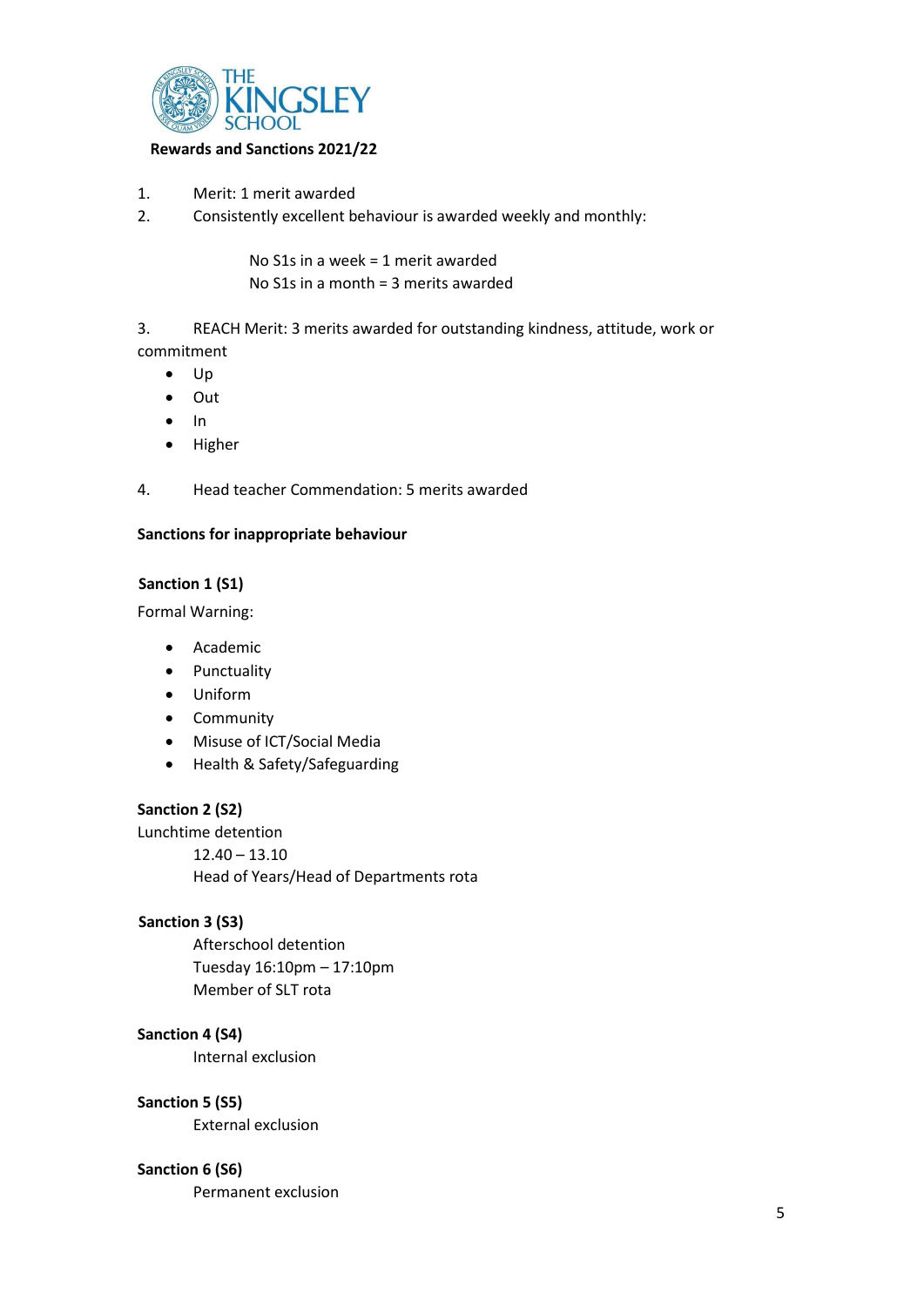

Sanctions are designed to make clear to individual students and their peers that certain behaviours will not be tolerated. Sanctions which may be used include:

## **Accumulation of Sanctions**

- 1.  $3 \times S1$  in any category per month  $= S2$
- 2.  $3 \times S2$  in any category per term  $= S3$
- 3.  $3 \times S3$  in any category per term  $= S4$
- 4. 3 x S4 in any category per academic year = S5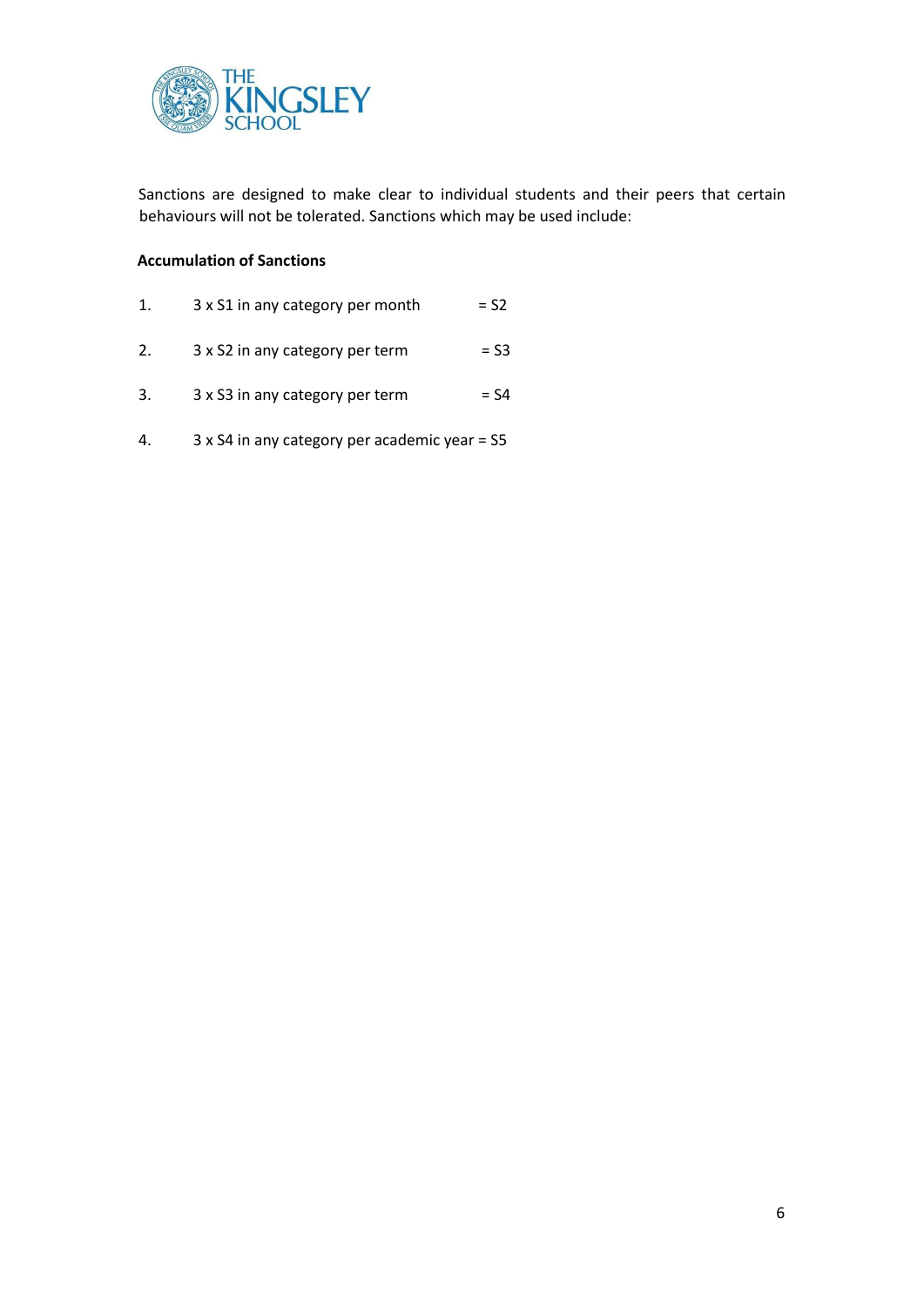

| 1. Academic                                                                                                                                                                                | <b>Possible Sanction</b>                                                                                |
|--------------------------------------------------------------------------------------------------------------------------------------------------------------------------------------------|---------------------------------------------------------------------------------------------------------|
| Homework not presented on time or not fully completed.                                                                                                                                     | S1 or S2                                                                                                |
| Repeated homework issues                                                                                                                                                                   | $S3 \rightarrow S4$                                                                                     |
| Lack of effort in class                                                                                                                                                                    | S1                                                                                                      |
| Unprepared for learning e.g. no homework diary, equipment, books,<br>sports kit                                                                                                            | S1 or S2                                                                                                |
| Low-level disruption (for example disrupting the learning of others or not<br>following staff instructions)                                                                                | $51 \rightarrow 53$                                                                                     |
| Non-attendance at a school event or fixture without notifying staff<br>(possible escalation if this occurs more than once)                                                                 | S1                                                                                                      |
| Plagiarism<br>Cheating in internal exams                                                                                                                                                   | Refer to Asst Head Academic<br>$S2 \rightarrow S3$                                                      |
| 2. Misuse of ICT/Social Media                                                                                                                                                              |                                                                                                         |
| Misuse of social media or mobile device                                                                                                                                                    | $S2 \rightarrow S4$                                                                                     |
| Minor inappropriate use of mobile device                                                                                                                                                   | $51 \rightarrow 53$                                                                                     |
| Serious misuse of mobile device, sexting, filming or taking images<br>(including the bus) which causes upset or threat others                                                              | $S3 \rightarrow S6$ permanent exclusion                                                                 |
| Bringing the school into disrepute                                                                                                                                                         | $S4 \rightarrow S6$ permanent exclusion                                                                 |
| 3. Behaviour                                                                                                                                                                               |                                                                                                         |
| Punctuality, late to lessons, tutor time, registrations, assemblies                                                                                                                        | $51 \rightarrow 53$                                                                                     |
| 4. Uniform                                                                                                                                                                                 |                                                                                                         |
| Unacceptable uniform or appearance including chewing gum                                                                                                                                   | $51 \rightarrow 54$                                                                                     |
| 5. Community                                                                                                                                                                               |                                                                                                         |
| Any anti-social behaviour such as:<br>Damage to school property<br>Dropping litter, damage to another person's property<br>Failure to follow staff instructions during break/lunch time    | $S1 \rightarrow S5$                                                                                     |
| Bullying/racial/sexist/gender/homophobic comments or threatening<br>behaviour                                                                                                              | $S2 \rightarrow S5$                                                                                     |
| 6. Health and Safety / Safeguarding                                                                                                                                                        |                                                                                                         |
| Leaving the premises without permission, internal and external truancy                                                                                                                     | $S3 \rightarrow S6$ . Possible removal of<br>privileges for senior students.                            |
| Stealing from others or the school<br>Physical or verbal aggression (towards staff or students)<br>Dangerous behaviour<br>Inappropriate physical contact<br>Failing to sign in or out<br>٠ | $S4 \rightarrow S6$ permanent exclusion<br>$S3 \rightarrow S6$<br>$S4 \rightarrow S6$<br>S <sub>2</sub> |
| Possession or consumption of alcohol and/or drugs, smoking, including<br>electronic cigarettes, bringing dangerous items into school e.g. penknives,<br>lazer pens etc                     | $S4 \rightarrow S6$ permanent exclusion                                                                 |
| Supplying banned items including drugs, alcohol and<br>smoking<br>paraphernalia                                                                                                            | S6 permanent exclusion                                                                                  |

Please note all cases are taken on a case-by-case basis. The sanctions are issued as guidelines and will be escalated as required.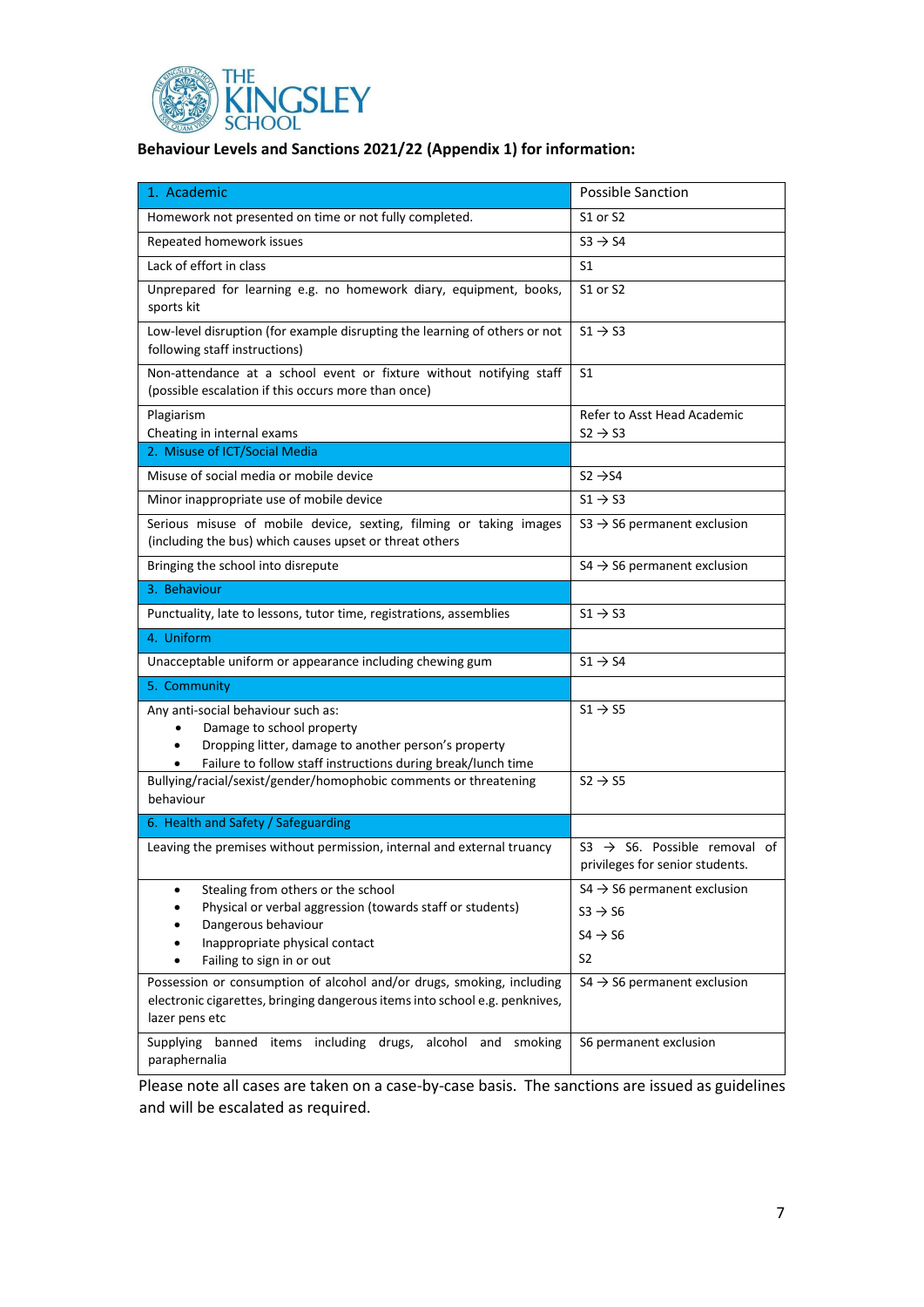

Sanctions may also include:

- withdrawal of privileges.
- Personalised behaviour plans (which may include positive behaviour plans as a support mechanism).
- Letters or phone calls to parents may alert parents to problems with behaviour and attitude at any time.
- Scholarships may be withdrawn.
- External exclusion (AKA Suspension) please refer to WISF Expulsion, Removal and Review policy
- Permanent exclusion (AKA Expulsion) please refer to WISF Expulsion, Removal and Review policy
- If deemed appropriate a student may be put on a Support/monitoring card to target and to positively reinforce the required behaviour. Heads of year, form teachers and Heads of Department may personalise these to cover such issues as organisation, attention, completion of homework, as well as behaviour and attitude. Support/Monitoring Cards need to be completed by the teacher at the end of each lesson, and they are usually sent home to be signed by parents at the end of each week. Students are usually on Support/Monitoring cards for a fixed period to support them in their efforts to manage their own work or behaviour.

## **Rewards and Sanctions (Preparatory School) Rewards**

In order to promote positive behaviour, many different rewards for work, conduct and contribution to school life may be used. They should be used generously to reward normal expected behaviour, in terms of work, conduct and appearance, rather than outstanding good behaviour only. Rewards may include

- Verbal praise
- Written praise: this should be precise and specific
- House points
- House point certificates at the end of the term
- Nomination in Work of the Week (WoW) assemblies
- End of term celebrations
- Mention in celebration assemblies, newsletters or on the website
- Showing work to; sharing good behaviour or celebrating success with the Headteacher
- Headteacher's Award
- **Letters home**
- REACH (Up, In, Out, Higher) merits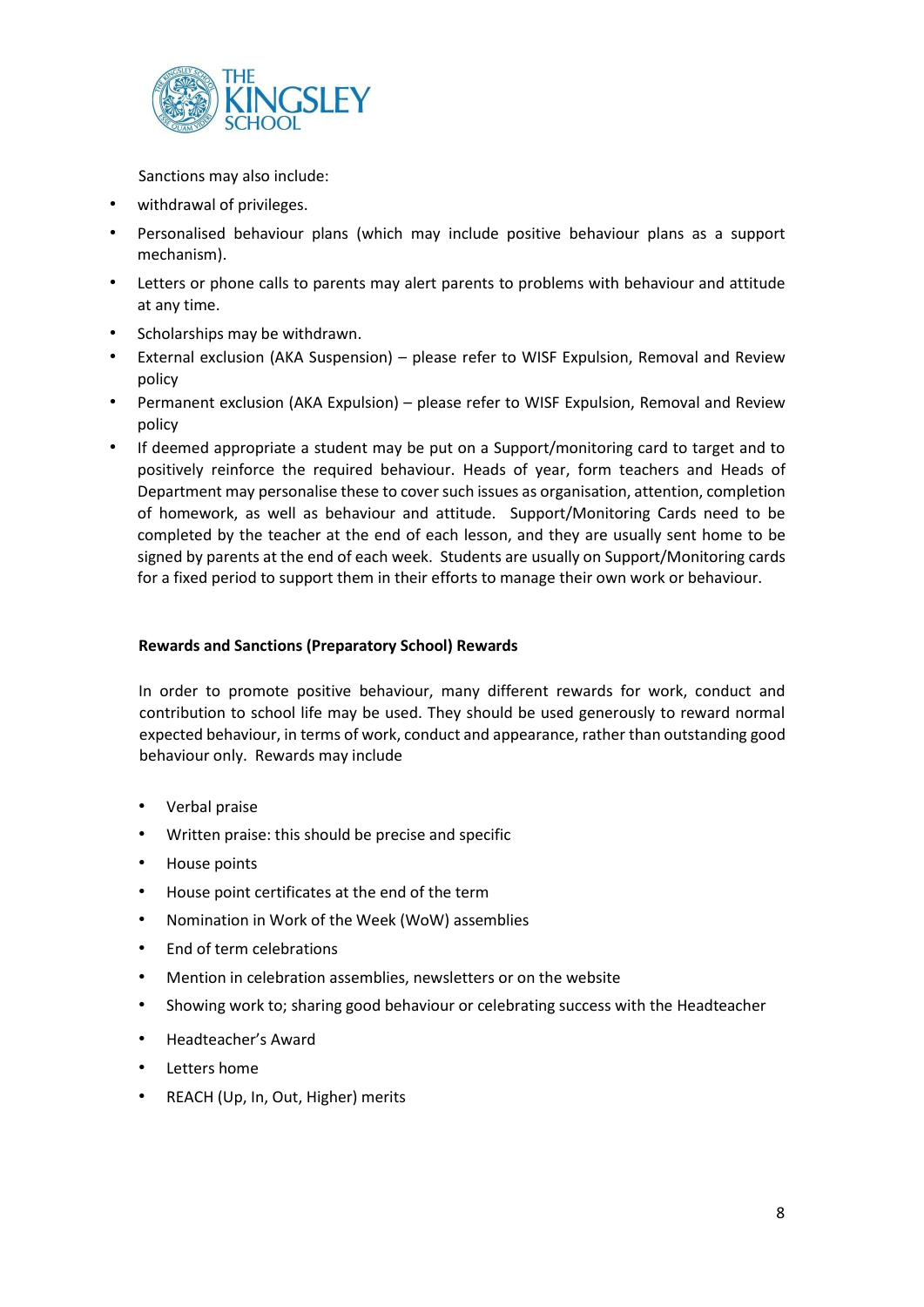

## **Sanctions for inappropriate behaviour**

Sanctions are designed to make clear to individual students and their peers that certain behaviours will not be tolerated. Sanctions which may be used include

- Verbal reminders and warnings
- Withdrawal of privileges
- Use of /change of seating plans
- Loss of a break time or lunch time play to consider the impact of behaviour on the wider community
- Being put on a green card report: form teachers may personalise Support/Monitoring Cards to cover such issues as organisation, attention, completion of homework, as well as behaviour and attitude. Support/Monitoring Cards forms need to be completed by the teacher at the end of each lesson, and they are usually sent home to be signed by parents at the end of each day. Students are usually on Support/Monitoring Cards for a fixed period to support them in their efforts to manage their own work or behaviour.
- Letters or phone calls to parents may alert parents to problems with behaviour and attitude at any time.
- Student-school contracts and or positive behaviour plans may be used to clarify the expectations of behaviour
- Scholarships may be withdrawn.
- Internal isolations: a student may attend school but not classes
- Suspension (AKA External exclusion) please refer to WISF Expulsion, Removal and Review policy
- Expulsion (AKA Permanent exclusion) please refer to WISF Expulsion, Removal and Review policy

## **Corporal punishment is not used in any part of The Kingsley School.**

## **Student conduct – whole school**

## **Conduct in lessons**

In lessons, teachers should expect high standards of behaviour from all students, and take all steps to make sure that classrooms are calm, orderly, safe places in which to learn, including early intervention to stop disruptive behaviour. Teachers should try to remain calm, to use humour where possible, and to keep interruptions to the lesson as brief as possible. Group punishments are generally not acceptable. Threats should not be made lightly, and teachers should avoid creating situations where innocent parties end up being punished. Sanctions which may be employed at an early stage within lessons include:

- Use of /change of seating plans
- Using a student's name to verbal remind them of the correct behaviour required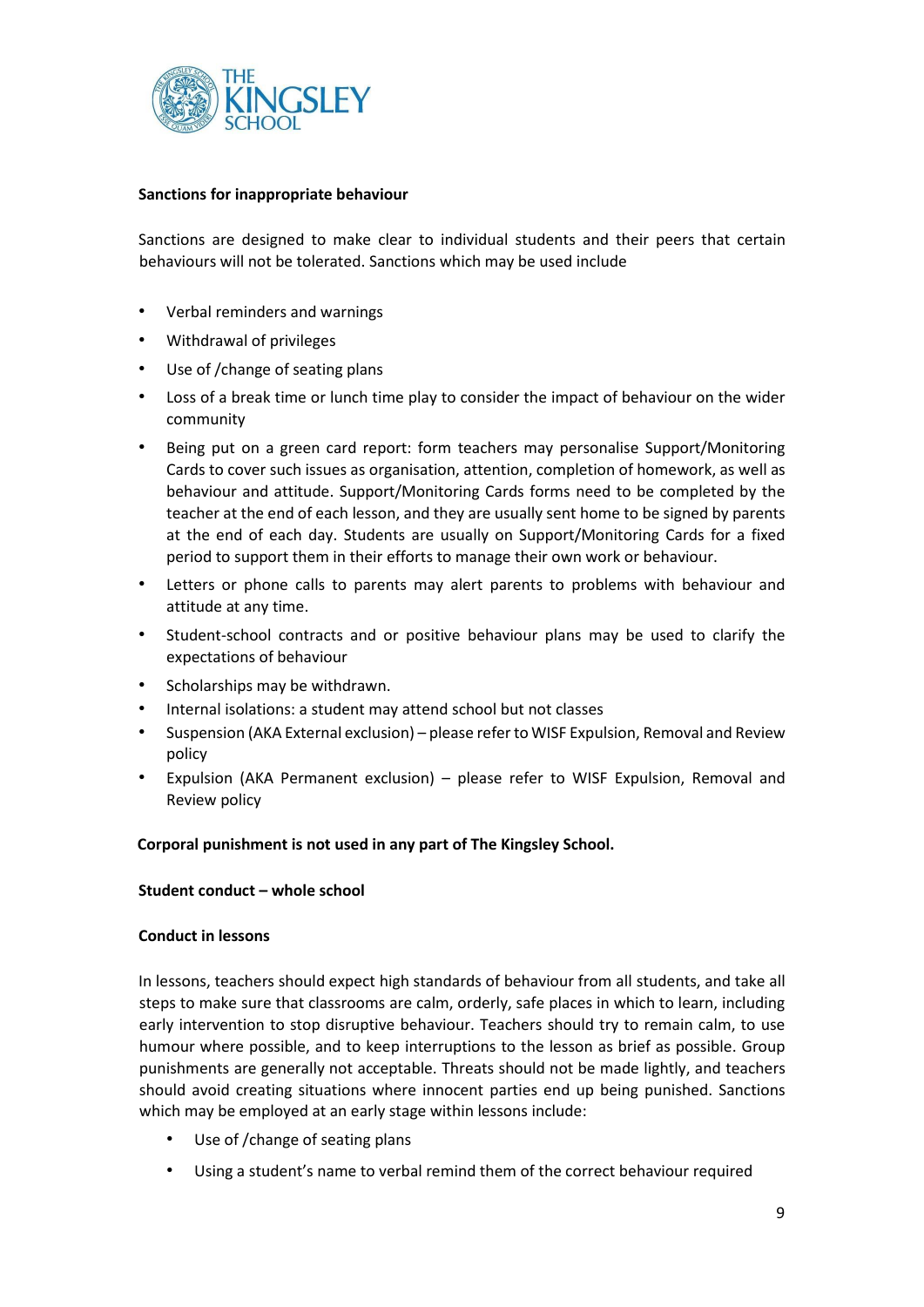

- Moving to stand near a student
- Giving a clear verbal reminder

If a student does not respond to these low level reminders, the teacher should give a clear verbal warning that the student will be sent out of the room if her unacceptable behaviour continues and the Behaviour levels and sanctions may be used. If the inappropriate behaviour continues, the student should be sent to the Pastoral room and if no one is there the school office in senior school. The teacher should keep a record of the time the student was sent out, and inform the student's head of year as soon as possible. In Prep School staff should email [prepoffice@kingsleyschool.co.uk](mailto:prepoffice@kingsleyschool.co.uk) for a member of the admin team to come to collect the student.

If a student is sent to the school office, one of the office staff will contact a HOY or Deputy Head (pastoral), or the Head of Prep or Deputy Head of Prep in the Preparatory School, who will take the student to a convenient room.

If a student has been sent out of a lesson, the Deputy Head or Head of Prep School will send the standard letter home, discuss the inappropriate behaviour with the student, and in the case of the Senior School, place the student in the next after school detention.

# **Conduct around school**

Students are expected to behave calmly and courteously whilst arriving, leaving and moving around school between lessons and at break and lunch times. Verbal warnings should be given, followed by a formal (S1) warning issued on ClassCharts, and escalated if offences are repeated, silly, threatening or dangerous. See Behaviour levels and Sanctions 2021/22 (Appendix A).

## **Mobile phones**

Mobile phones must be switched off while in school and stored safely. Students in the Preparatory School must leave their device in the Prep School office for the entirety of the school day.

In the Senior School, phones must not be out in lessons, unless a teacher has specifically given permission or asked for them to be used (for example to read books, or to access or record information, work or homework). If they are seen in any other circumstances, or in the public areas of the school (e.g. dining room, halls), they may be confiscated. Year 11 and the Sixth Form may use their phones in their respective common rooms only.

The use of personal cameras to take or send images of members of the school community is strictly forbidden. The school takes very seriously any use of images to hurt or threaten students or members of staff. Any misuse of images will be dealt with according to the school's discipline policy, and may involve informing the police.

Students in years 7, 8, 9 and 10 will **not** be allowed to use their mobile phones at school without the clear permission of a member of staff. They may use them as a resource in lessons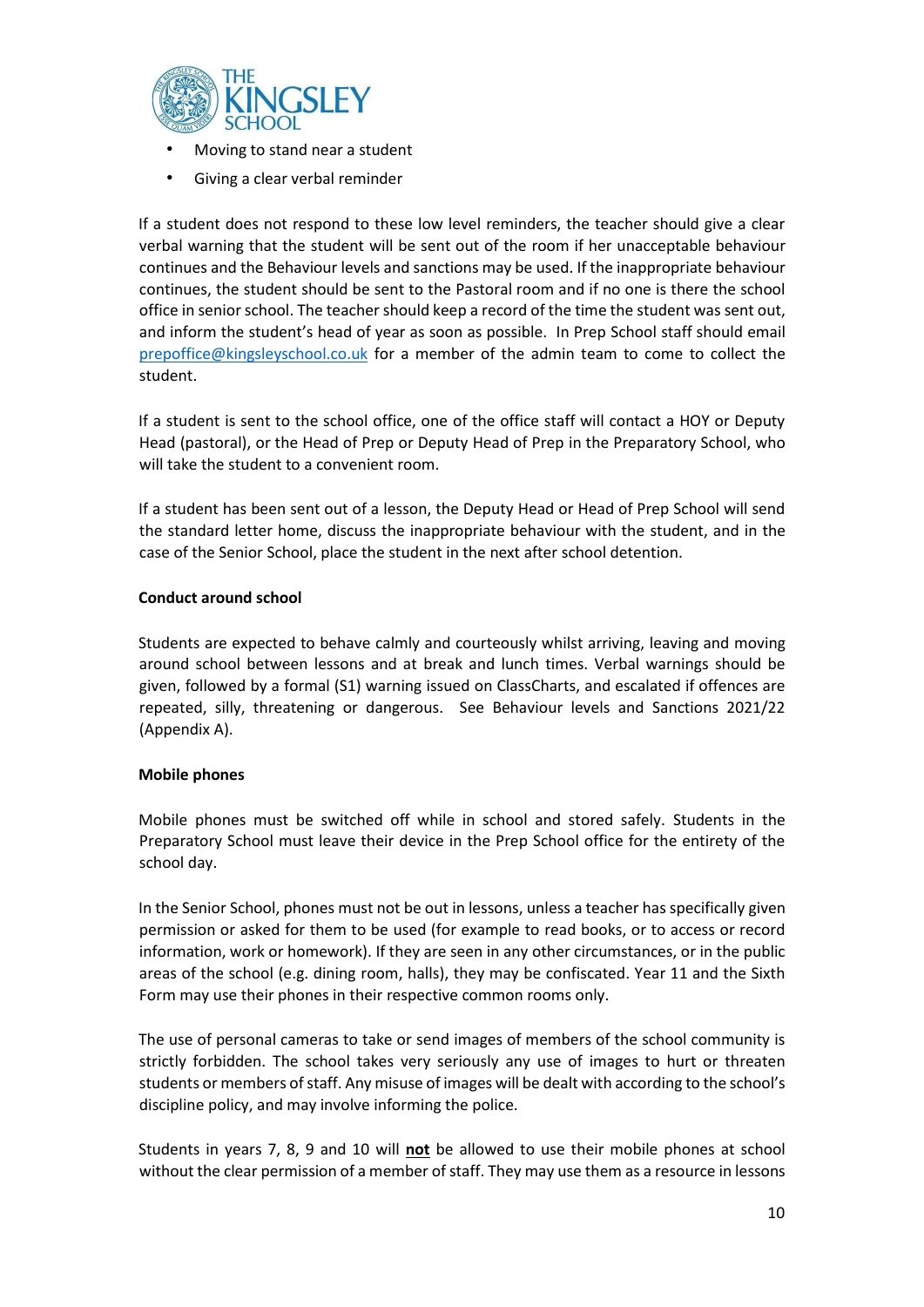

if permitted by the teacher. Students in years 11, 12 and 13 will be allowed to use their phones in their common rooms **only** and **not** in the presence of younger students. They may use them as a resource in lessons if permitted by the students are reminded of the potential issues arising from the inappropriate use of mobile technology for social media and photography for example. Any student who contravenes these rules will have her telephone confiscated for the remainder of the day or if during Enrichment the next day.

Should a student have her phone confiscated three or more times she must hand it in to the office every morning and collect it at the end of the day. It may be used only in an emergency. Further sanctions such as detentions may be used and parents may be contacted (see below).

- Confiscated items should be placed in an envelope marked with the owner's name, the type of object and the date;
- The envelope should then be taken to the front office, where it will be placed in a safe place;
- Items that are confiscated are recorded on Classcharts
- Confiscated items will be returned to the student at the end of the day: students must collect the item from the office themselves;
- A record will be made of the return of the item. Heads of Year will check the confiscation record weekly and should report persistent offenders to the Deputy Head.
- During school closures in response to the COVID-19 pandemic, we recognise that students working at home may need to access their devices more frequently. Normal school rules apply as much as possible with reasonable adjustments to facilitate effective teaching and learning.
- Students attending school during the COVID-19 pandemic are subject to the same rules as detailed above. However, some adjustments may be made to adopt to the different circumstances. Students in Years 7, 8, 9 and 10 must not use their devices at break and lunchtime.

## **Conduct outside school**

When students are out of school in their school uniform their behaviour creates a strong impression both of themselves and of the school.

- This applies when students are representing the school (for example in competitions or games matches), on trips, on minibuses to and from school, whilst waiting for buses outside school or in town, to Year 10 and Year 11 students allowed into town at lunch time, and to students with their parents in public.
- Students should wear full school uniform rather than parts of it, and should behave courteously and responsibly at all times.
- Students should not buy inappropriate items when wearing school uniform (e.g. alcohol, cigarettes).
- If students do not behave acceptably, sanctions may be given. (These may be given in school, rather than in public.)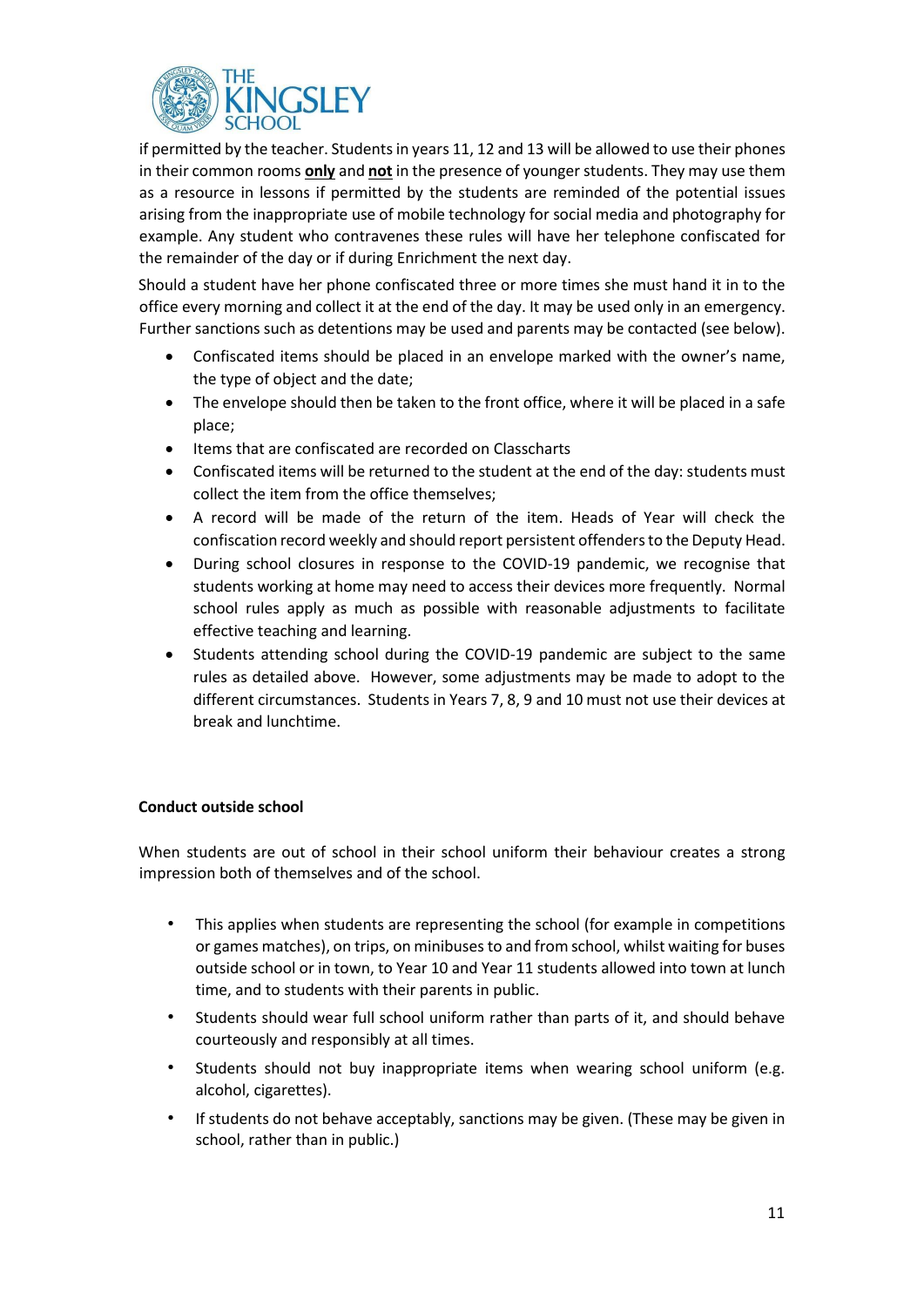

# **Uniform**

A full description of the uniform is given in the Parents' Information handbook, and on the school website. We expect parents to support the school in ensuring that students look smart and neat.

- Students are expected to wear their uniform smartly and neatly. It should be in a good state of repair and complete.
- Skirts should be a respectable length (no more than 2 inches above the knee), and shoes should be safe for school wear, and well-fitting.
- Shoulder length, or longer, hair should be tied up neatly, and no jewellery apart from a simple cross (or other appropriate religious symbol), or one pair of stud earrings should be worn. Scrunchies or slides should be school colours.
- Make up is not permitted. This includes coloured nail varnish and false nails (including coloured or talon-style gel/acrylic nails) and hair attachments. Students will be provided with the correct products to remove make up and nail polish. Students with false/acrylic/gel nails who do not remove them within 24 hours may be removed from timetable until the issue is resolved.
- Facial piercings, visible body piercings, visible tattoos, and strong or multi-coloured hair dyes are not acceptable.
- Students are expected to wear their blazers outside school, unless given explicit permission to do otherwise.

# **All members of staff are expected to ensure that students meet high standards of smartness and appearance.**

Students will be given verbal reminders about uniform and sanctions issued for repeat offences. Studentsin the Preparatory School will be given verbal reminders about uniform and in the event of repeated infringement, parents will be notified by the Head of Prep School.

## **Sixth Form dress code**

A smart business-like appearance sets a purposeful climate for learning and raises the School's reputation in the community. Sixth Form students have a responsibility to set a good example to younger students and to act as ambassadors for the school.

- A jacket in a dark colour with a complementing skirt, trousers or a dress. Patterns should be kept to a minimum to give the overall effect of smart business like attire.
- Optional smart cardigan, no longer than the length of the jacket.
- Skirts must be a suitable length. They should not be too tight; no body contour skirts are to be worn.
- Tops can be any colour, but should not expose the midriff nor be low cut. Vests and strappy tops are not allowed.